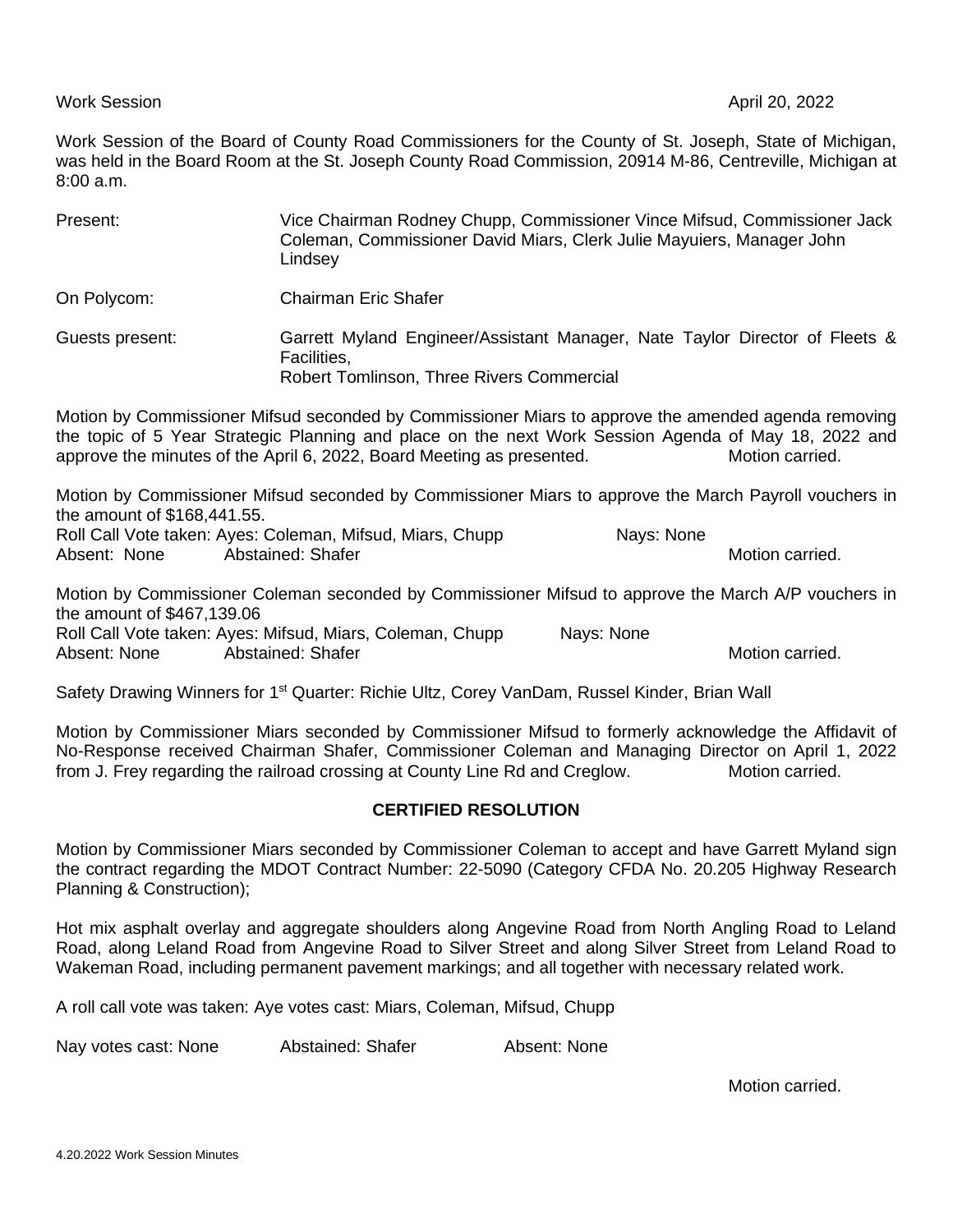I, Julie A. Mayuiers, Clerk of the Board of County Road Commission of the County of St. Joseph, State of Michigan, hereby certify that the above is a true and correct copy as recorded in the minutes of the meeting of April 20, 2022.

Julie A. Mayuiers

Julie A. Mayuiers Clerk of the Board

## **CERTIFIED RESOLUTION**

Motion by Commissioner Mifsud seconded by Commissioner Miars to accept and have Garrett Myland sign the contract regarding the MDOT Contract Number: 22-5124 (Category CFDA No. 20.205 Highway Research Planning & Construction);

Hot mix asphalt overlay, aggregate shoulders and pavement markings along Arthur L. Jones Road from M-60 to Broadway Road; and all together with necessary related work.

A roll call vote was taken: Aye votes cast: Coleman, Mifsud, Miars, Chupp

Nay votes cast: None Abstained: Shafer Absent: None

Motion carried.

I, Julie A. Mayuiers, Clerk of the Board of County Road Commission of the County of St. Joseph, State of Michigan, hereby certify that the above is a true and correct copy as recorded in the minutes of the meeting of April 20, 2022.

Julie A. Mayuiers

Julie A. Mayuiers Clerk of the Board

Motion by Commissioner Miars seconded by Commissioner Mifsud to approve the County Road Association Code of Conduct dated 3/2018 as presented and have it signed by all commissioners, framed and hung in the Langley Board Room at the Road Commission office.

A roll call vote was taken: Aye votes cast: Coleman, Mifsud, Miars, Chupp

Nay votes cast: None Abstained: Shafer Absent: None

Motion carried.

I, Julie A. Mayuiers, Clerk of the Board of County Road Commission of the County of St. Joseph, State of Michigan, hereby certify that the above is a true and correct copy as recorded in the minutes of the meeting of April 20, 2022.

Julie A. Mayuiers

Julie A. Mayuiers Clerk of the Board

Commissioners Comments:

Miars: There is a couple of sections of road which may be within the Village of Centreville on Main Street or may be on county section of Centreville/Constantine Road that has chunks of asphalt chipping off. He asked if this was a bad paving or chip seal job or what? Myland responded it is called "delamination" and is a common situation that occurs over time and not an indication that a road was built cheaply. Miars participated in the Roads Committee meeting last week and felt that all commissioners should rotate into this meeting as it was a good learning experience. Even though he's only been on the board a short time he is truly amazed at how well the organization runs.

4.20.2022 Work Session Minutes